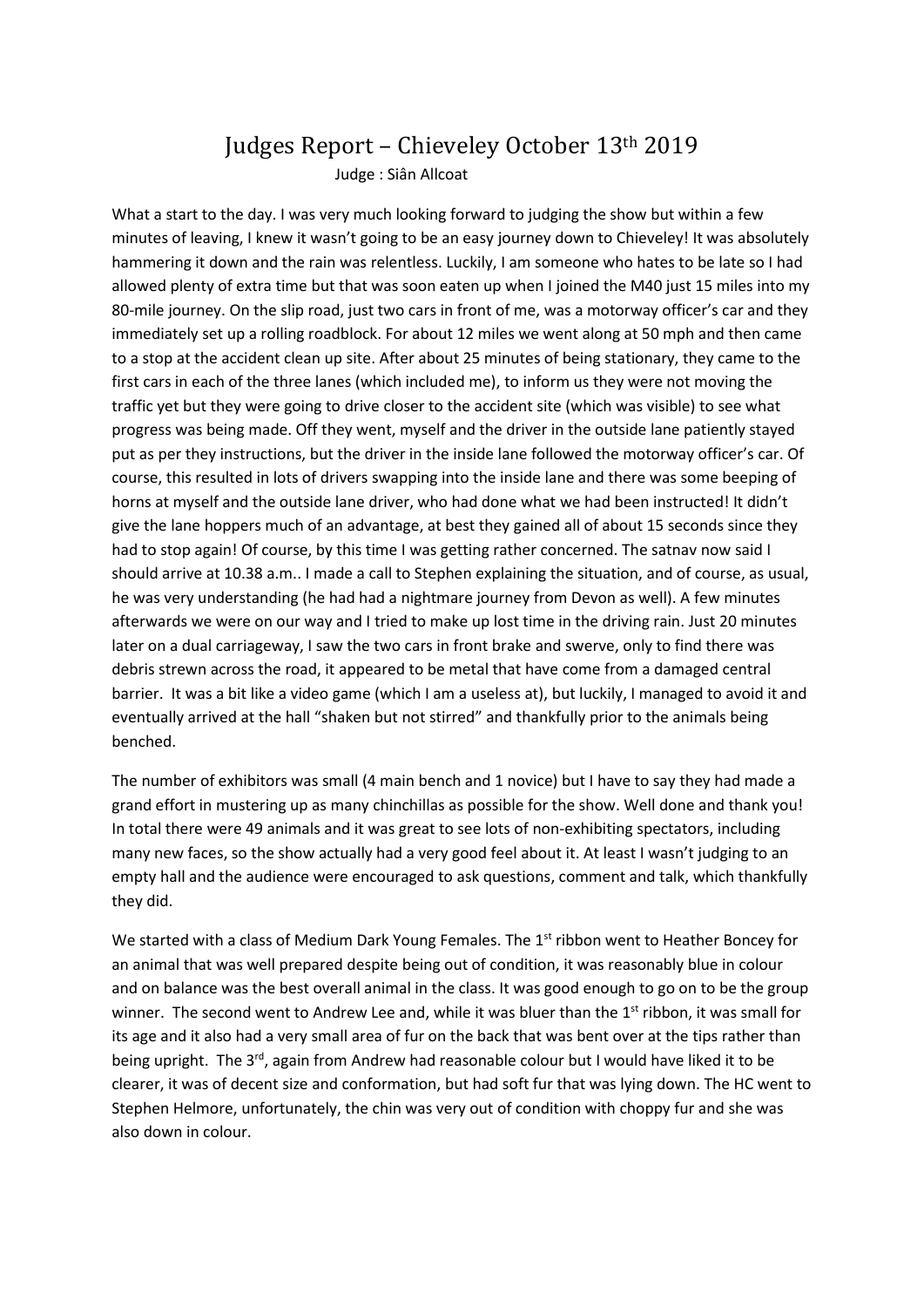We then moved on to a class of Medium Young Standard Females. This time Stephen came out top with a young female that was in good condition and had been well prepared. It had nice strong upright fur although the belly could have been whiter. It was good enough to go on to win the Reserve position in the group (RBYSF). Congratulations to Stephen. The 2<sup>nd</sup>, 3<sup>rd</sup> and HC were all from Andrew. The  $2^{nd}$  was in fact a brighter, bluer chin than the  $1<sup>st</sup>$  but the fur was very soft on the side. However, at 4½ months old this could somewhat change. The  $3<sup>rd</sup>$  was unfortunately in poor show condition, it needed more veiling and the fur was breaking quite badly around the hips. While Andrew had done the best he could with the HC chin, it was wedgy and down in colour being somewhat casty.

In total there were 13 young standard males, 5 in the medium dark class and 8 in the dark. We again started with the Medium Darks which was a class of 5. Andrew got  $1^{st}$ ,  $2^{nd}$ ,  $3^{rd}$  and one HC with Stephen also getting a HC. The  $1<sup>st</sup>$  was somewhat on the small size for its age, but made up for this since it was a nice clear blue colour, it was in show condition and had been well prepared. In Fact, it was good enough to take Best Young Standard Male and Best Young Standard. The 2<sup>nd</sup> had reasonable to good colour, had been well prepared and was of acceptable, but not good, size and conformation. The veiling was somewhat lacking in the hip areas. The  $3<sup>rd</sup>$  was again of good colour and had a nice white belly and while the conformation was o.k., it was far too small for its age which meant it could not be placed higher in the class. Andrew's other chin in the class had reasonable conformation and size, but the fur was breaking on the hips. The HC from Stephen was an overall decent chin, however, it just needed to be brighter and bluer.

The biggest class of the day was the Dark Young Standard Males, totalling 8 animals. To be honest it was one of the more challenging types of classes to judge, with no animal being outstanding good or outstandingly bad, versus others in the class. Given, they were all young chinchillas, condition and how they develop and grow could change how they are placed versus each other in future shows. After much deliberation, the winner of the class came from Andrew for what was the marginally best overall animal in the class, having no major faults. It had reasonable colour, fur density, size conformation etc.. It was what I would describe as a good overall chin and if it had been a female, based on how it presented itself on the day, it would be worth breeding with. This chin went on the take Reserve Best Young Standard Male and Reserve Best Standard. The 2<sup>nd</sup> chin was again a decent animal and was in fact brighter than the winner, however, the fur was soft on the hip. The third also had reasonable colour but again, like the  $2^{nd}$  ribbon winner the fur was soft and open on the hips.

Then onto the adult females we went, a class of 4 all of which were in the dark phase. The 1<sup>st</sup> and 2<sup>nd</sup> ribbons winners were again very close. In the end the winner was Andrew for a chin in good show condition that had been well prepared. She could have been bluer/clearer but overall it was the best chin. The 2<sup>nd</sup> was from Hannah MItchell, this chin had good fur density, was of reasonable colour but the fur was breaking up on the sides. These two chinchillas went on to win Best Adult Female and Reserve Best Adult Female. The 3<sup>rd</sup>, once more for Andrew, had somewhat weak fur which was lying flat on the sides. The colour was ok although somewhat "casty" over the tips. The HC should have won Heather a "special" award for commitment to the interest of the region! Luckily, I had my "kind judge" head on for that class so she was given an award. She was a huge (myself, the stewards, Heather and the audience estimated about 950g!), blocky, well furred female that was well out of prime and when she bent forward appeared to have a band of rubbed fur on her neck which I commented on looked as though she had been wearing a collar! After the class had been judged and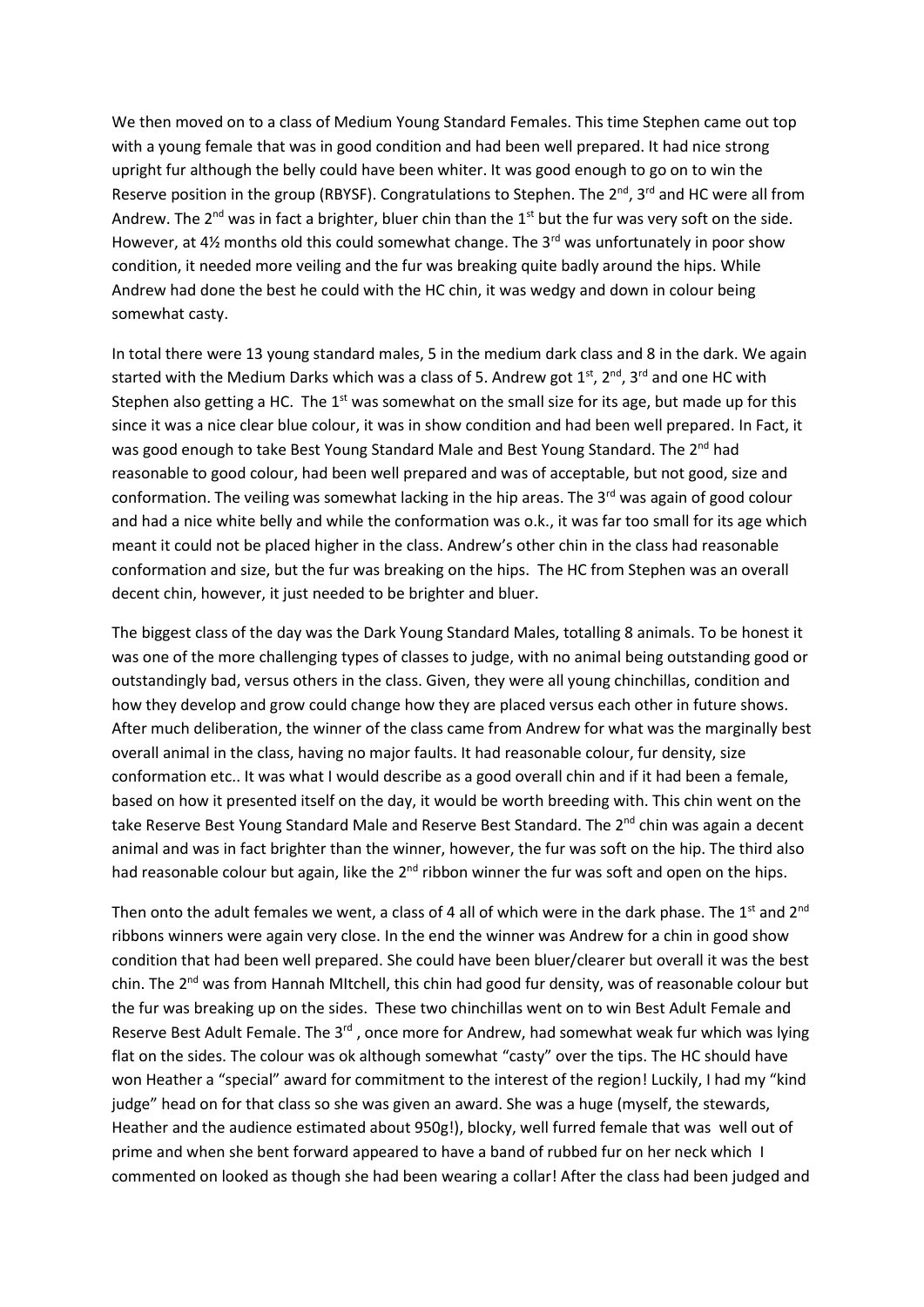the chin was going no further, Heather admitted she was an 8 (or was it 10 years old?) female that had never bred and she had taken the collar off her the day before. It is a real pity for Heather that she hadn't bred since she obviously had quality and as I told the audience on the day, chin exhibiting is like a "beauty contest", and like people, as they get older the "hair/fur starts to dry and lack lustre" etc etc. (which I can relate to so much!). However, if she had been a human, the chin would have won a "glamorous grandmother" contest at Butlins …. Assuming she had been able to produce a child!

There was only one Adult Standard Male and this was an Extra Dark Male from Heather. This standard immediately stood out from the rest of the Standards in the show having lots of eye appeal, being big, blocky, with bags of good length blue fur. The down side was it was not in good show condition and the chin could have been better prepared (I later found out it had been in breeding), but the quality of the male stood out from the rest. Therefore, on balance it had to become the Best Standard in Show.

Since we had completed the standards early, we then immediately moved on to the mutation classes and as usual, we started with the Young Wilson Whites, of which there were 3. This was a class of contrasting animals. The  $1<sup>st</sup>$  for Heather was by far the clearest animal but unfortunately lacked size for its age. The 2<sup>nd,</sup> again for Heather (same date of birth as the 1<sup>st</sup> ribbon winner so assumed to be litter mates) had good size and conformation, better fur density but was definitely down in colour, not being as clear and as "white" as the  $1<sup>st</sup>$  ribbon winner .... but that is chin breeding for you! The 3<sup>rd</sup> from Andrew was of reasonable colour but unfortunately was somewhat wedgy and had soft open fur.

I then judged a class of 3 Pink White youngsters. The first ribbon went to Andrew. The chin had a nice clear colour, lovely dense fur, the conformation was acceptable but it was on the small size, however, still worthy of a 1<sup>st</sup> ribbon and Reserve Best Young Mutation. Heather was awarded a 2<sup>nd</sup> ribbon, for a good chinchilla with nice colour, that had been well prepared but was just not in top show condition. The HC also from Andrew, had reasonable size and conformation, the clarity was ok but unfortunately the fur lacked strength.

Next up was a class of Sullivan Violets, all from Andrew. These were awarded a 1<sup>st</sup>, 2<sup>nd</sup> and HC. The top in the class was an animal with a good bluish colour and a nice white belly, the fur density and strength were both reasonable. The 2<sup>nd</sup> was also relatively clear but unfortunately, the fur was soft around the hips. The HC had better density than the 2<sup>nd</sup> ribbon winner, but was not as clear with a brown tinge on the tips of the fur.

The AOC class produced two  $1<sup>st</sup>$ ; one for Andrew for a young beige and the other for Hannah for a Black Velvet. Hannah's Velvet was blue black with a lovely white belly. The fur density was good, as was the size and conformation and it had been well prepared. Andrew's Beige was well presented, with a good clear colour and a white belly. The conformation was good and although it had some baby fur around the sides, it was a very good chin that became the Best Young Mutation and Best Mutation. I awarded three 2<sup>nd</sup> ribbons, one to Andrew for a Black Pearl, one to Hannah for a Selfblack and one to Heather for a Brown and White Cross. The Black Pearl had bags of eye appeal, and for a 4 month and 4-day old chin of this mutation, was a good size with ok conformation. The fur density was good and the belly, typical of this mutation, was very white and was in marked contrast to the very black fur on the back. The only reason I withheld the  $1<sup>st</sup>$  was, that on closer inspection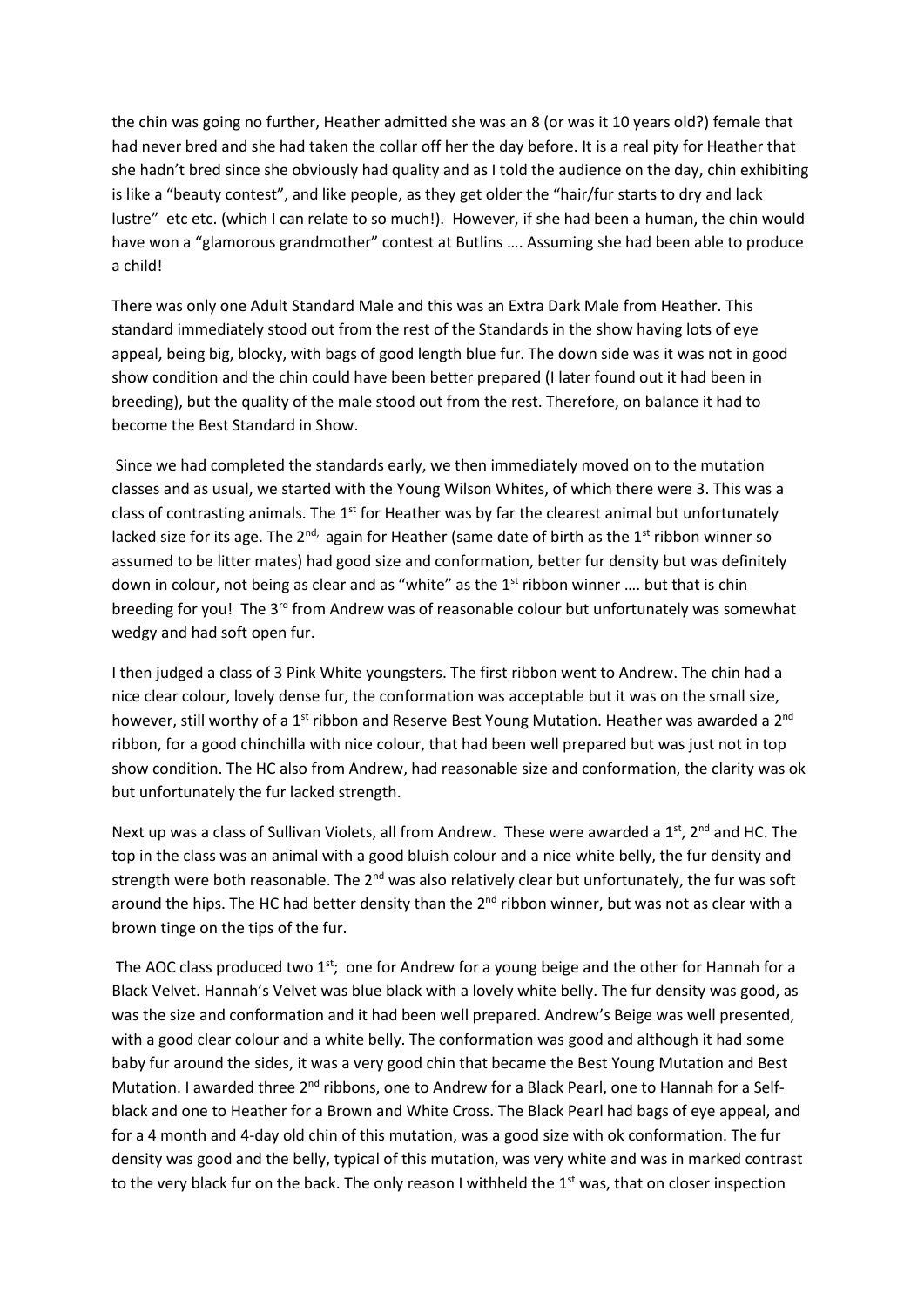when you looked across the tip of the fur there was a slight brown hue. The Brown and White Cross was also a decent animal, it was well presented and had reasonable fur density, however, although the colour was reasonable, it did not have the clarity of colour that makes a chin sparkle. Hannah's Self Black or Ebony was 5½ months old and while the clarity of colour was satisfactory, the fur strength needed to be better.

There was just one novice entry in the show and that was in the young mutation class. It was a lovely Pink White Angora from Sue Sturdy, which was well worth a  $1<sup>st</sup>$  ribbon either in the Novice or Main Bench classes. I brought back Andrews  $1<sup>st</sup>$  ribbon and RBYM Pink White onto the table to compare the clarity of colour and there was nothing in it! Sue's Angora was very well presented and had obviously been kept in good clean conditions, the size and conformation were also good (I did lift the cage up to check it was weighty and not just all fur!). The fur length was fairly even except around the neck where it had a "partial" mane either side. This chin got the Judges Award for Best Novice animal and this was not due to lack of competition, but also because it deserved it on merit….. it was far from being the  $1<sup>st</sup>$  chinchilla off the table when judging for the Best Young Mutation. Well done Sue, a great result for your first ever show!

We had a total of 8 Adult Mutations in the show, with a good class of 4 Pink Whites. The  $1^{st}$  in the class was a chin bred by Hannah. A really nice PW that had been well prepared and had the lovely clear bright colour we look for in this mutation. The fur was upright and dense, it having the strongest fur in the class. The only criticism was that as an adult I would have liked it to be slightly bigger, but it was of a reasonable size and well worth breeding with. The  $2<sup>nd</sup>$  ribbon winning PW from Andrew had better size and conformation and was clear in colour, however, unlike the winner of the class the fur was weak on the sides and was breaking up over the hips. The HC again from Andrew, had dense fur that looked short. It had Ok size and conformation but needed to be clearer in colour.

The AOC Adult Mutation class produced the Best Adult Mutation and Reserve Best Mutation for Hannah for an Ebony and the Reserve Best Adult Mutation for Andrew, for a Black Velvet. Hannah's Self Black/Ebony was a beautiful animal, which had been well prepared. It was a good blocky chin with good fur density and while the colour was very dark, there was a very slight brown tinge to the tip of the fur that meant it had just started to "go over" and was therefore unable to compete for the very top prize on the day. That was a pity, since it is obviously an outstanding Ebony, however, we have to judge what we see on the day. The Black Velvet was a good chin with good density and clarity of colour including a lovely white belly. The major criticism was that it could have been better prepared but despite that, it was worthy of a 1<sup>st</sup> ribbon and a special award.

We then came onto the judging of the Grand Show Champion. Heathers Standard male was brought back onto the table, as was Andrew's young Beige. It was immediately obvious that the presentation of the standard had suffered in the intervening 3 hours or so. To be fair to everyone, it was decided to put both chins under the show lights (which often "lifts" the fur) and to draw the raffle. Five minutes or so later (by the way, I didn't win a prize in the raffle so it was obviously not "fixed"), I then had to judge and pick the GSC. My heart told me it should be the Standard since it was a superior quality chin which, now knowing its age (c. 4 years old), I am sure would have "walked it in its day"…… and it is the chin I would have chosen to take home. However, as always, judging is a balance and we have to judge what we see at the show. Andrew's Beige was well presented, clear and despite the baby fur on the hips "looked the part", while the standard had quite frankly had